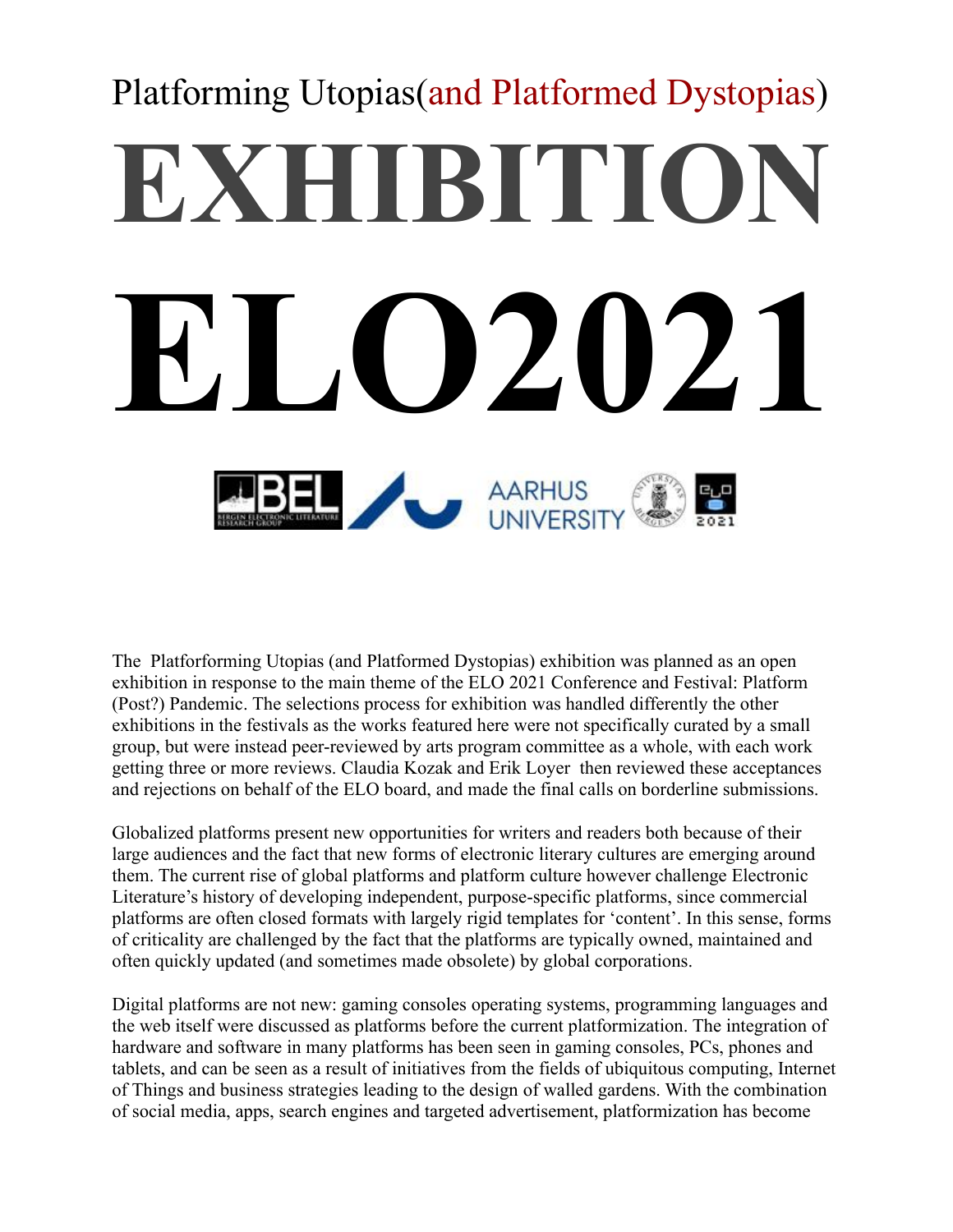increasingly dominant in digital media. The platformization of culture is highlighted during the COVID-19 pandemic as physical platforms for art, culture and the public have become difficult to access at times where physical meetings, travel, public institutions and life in general have been challenged. Digital platforms have entered into our most private and intimate spaces, raising questions about surveillance, capture, and who's reading our reading and writing. Connecting, meeting, working and reading on platforms have been defining moments for our contemporary life during the pandemic comparable to the way the clock defined industrialized life. What do digital and digitization mean now, and what is left out and missing when culture is streamed?

Globalization has become less seamless, as global trade and collaboration is affected, but we are more connected in our individual lives and worries. Furthermore, the big, rapid changes of culture and society during the pandemic have raised fundamental questions about other urgent challenges: the climate crisis, equality in relation to race and ethnicity, the social, and the liberation and equality of gender and sexuality. The pandemic situation has led to both hope and despair in relation to new and old political struggles such as the #metoo and #BlackLivesMatter movements, which have also been fought on and off platforms.

With this conference we aim to investigate how the future will be platformed: what will come after the pandemic and how can we explore this from the pandemic? The pandemic will not be over when we meet on the conference platforms, rather it is a condition from which to rethink and explore the future, and learn from how life has changed during this period: What has the pandemic crisis made us see that was not before apparent to us, and how do we build upon the lessons we have learned to develop a more sustainable and equitable future? We seek explorations and research into electronic literature that examines how we are platforming the future. What are the practices and poetics of contemporary electronic literature? How to thrive as electronic readers and writers within the constraints of platform culture? How to be critical on and of platforms? How to develop alternative literary platforms? What are the global dimensions? How do we connect and disconnect on platforms? What could and should platform e-lit be? How does platform culture relate to the traditions and history of electronic literature?

The works featured in this exhibition all engage in some way with these questions — whether through the invention of new platforms for collaborative writing practices, the critique of existing platforms in enacted artworks or interventions, the relation of technological platforms to environmental dystopia, or the creative rethinking of platforms in the creation of new genres of electronic literature.

# **Scott Rettberg, May 2021**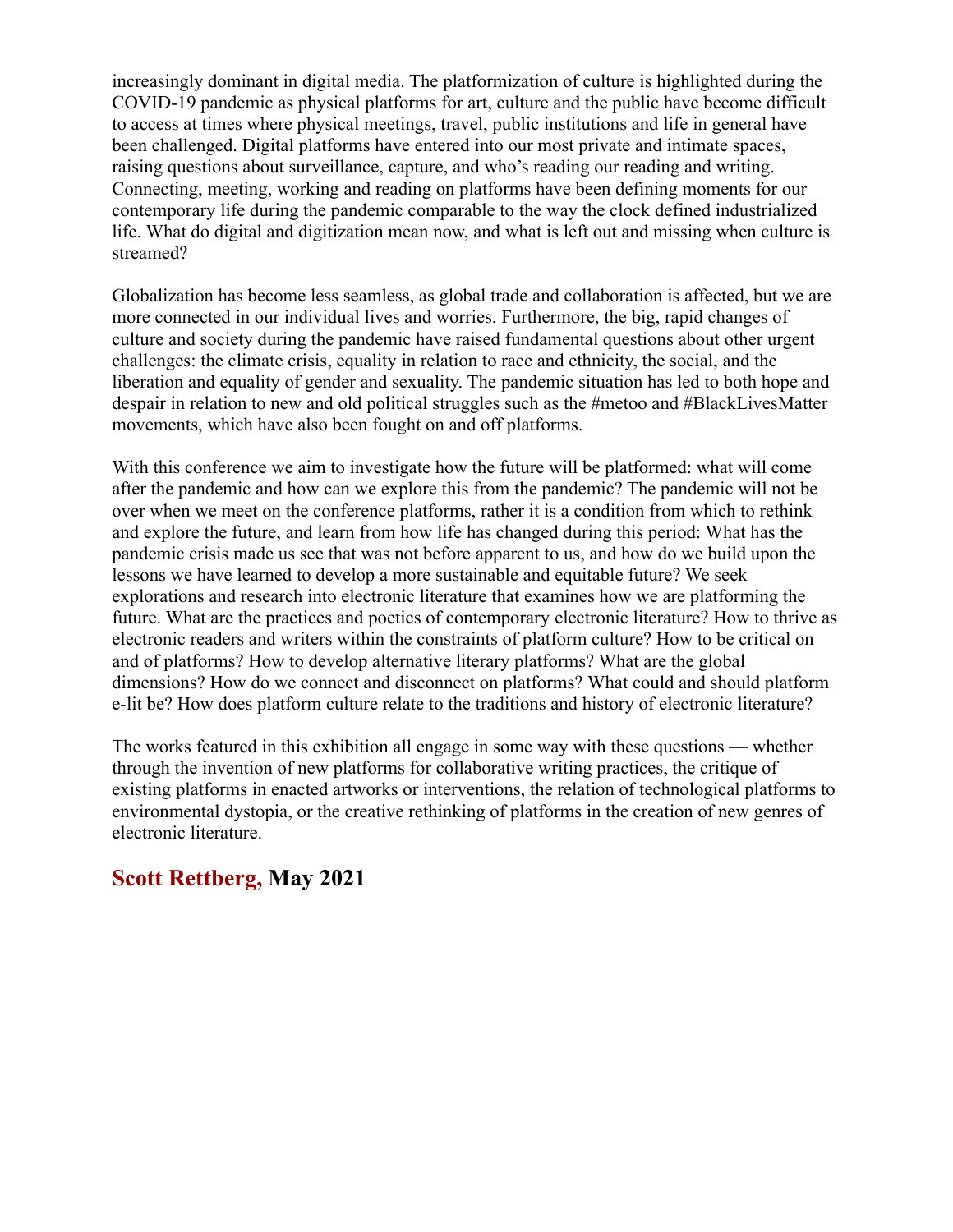# **Descriptions edited and written by Carlota Megias**

*\*\* Source for description text hyperlinked for each piece, except when taken from inventory. Some descriptions are from my own impressions/explorations of the piece.*

## Mez Breeze and Company | **\_V[R]erses\_: An XR Story Series**

Microstories from a variety of authors inscribed on 3D models created by Mez Breeze. Wander the surfaces of the statues/stories via direct manipulation of the XR platform's 3D space; or let the stories' numerically sequenced sections guide you up, down, and around the statues -- the XR platform enacts the texts' language of movement.

#### Ben [Grosser](https://bengrosser.com/projects/not-for-you/) | **Not For You**

An 'automated confusion system' designed to mislead TikTok's video recommendation algorithm. It navigates the site without the user's intervention, indiscriminately clicking on videos, hashtags, and creator profiles in order to break the filter bubbles endemic to social media sites' infinite content feeds -- all while indicating their dependence upon the corporate collection of our personal data to be addictive.

#### Jason Nelson | **The Trajectory Cabinet (Digital Version)**

A fully digitized version of a hybrid physical-virtual poem mapping the environmental destruction wrought by real estate developers in Brisbane, Australia, culminating in the 2011 floods that laid waste to large parts of the city. Use your keyboard to to project thirty-two different pieces onto the map, simulating the manual pushing-and-pulling of library catalogue drawers in the original. Discover an additional ten pieces by trying out different keystroke/drawer configurations.

#### Serge Bouchardon, Alexandre Truong, Lisa Colombani, Adrien Charannat, Sirine Ammar-Boudjelal, Alexandre De Balmann | **A Web Odyssey**

An interactive retelling of Homer's *Odyssey* where Odysseus' harrowing journey to return to his hometown, Ithaca, is paralleled in the user's attempts to reconnect to a network called e-thaca. It establishes points of contact between key episodes of the epic poem and aspects of our contemporary virtual landscape -- among them, the narcotic oblivion induced by lotus flowers and infinitely scrollable social media feeds, and the twin calls of Sirens and streaming platforms.

#### León de la Rosa-Carrillo | **Árboles de Mi Desierto: Wind Songs**

A recombinatory, Espanglish video poem delivered alongside the textures and colors of a dead tree -- uprooted and smashed into lumber by a windstorm, then rendered into physically impossible, panoramic collages -- in de la Rosa-Carrillo's frontyard. Words work together with these images to inspire reflection on unnatural progress, growth, and upward mobility.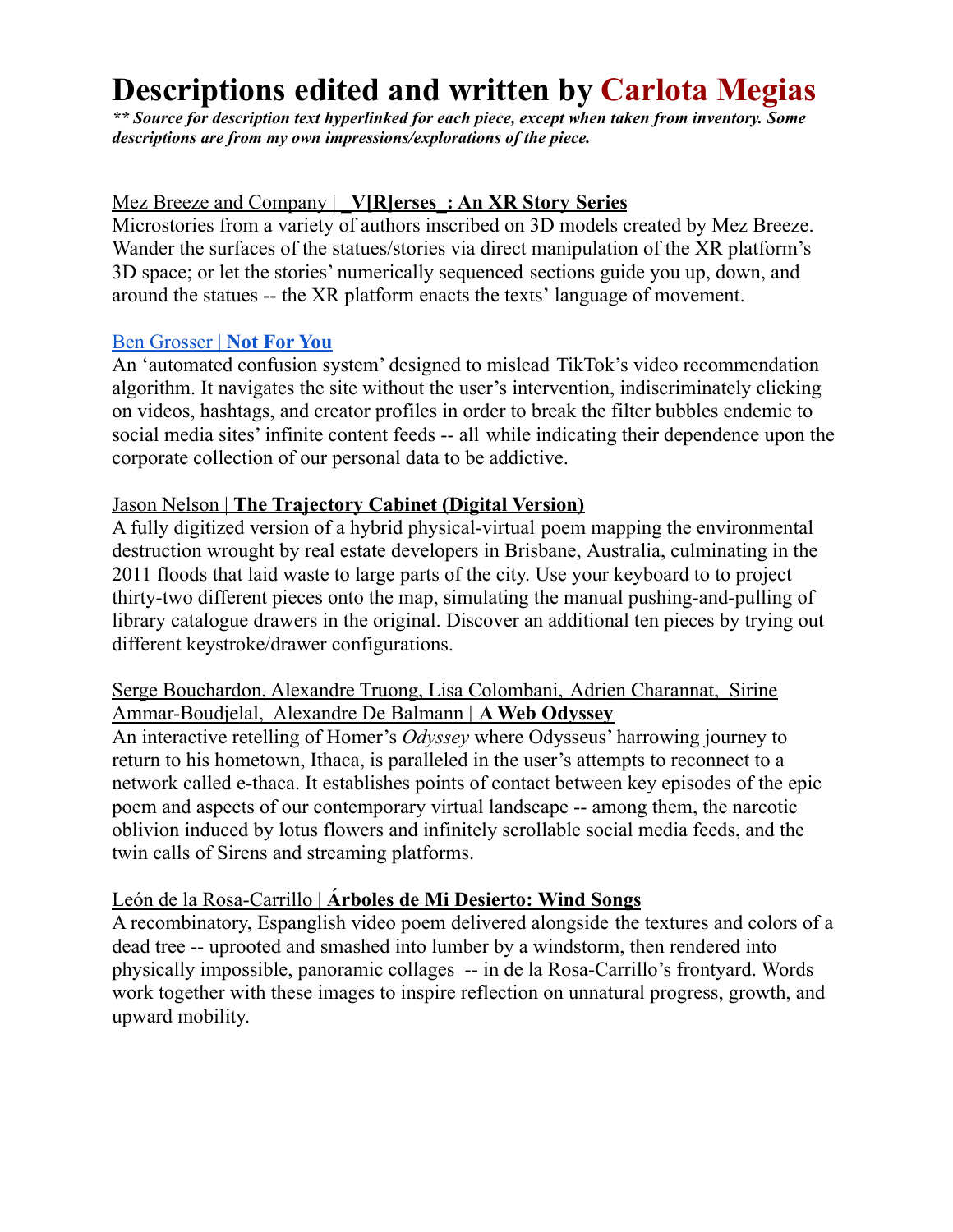

# Diego Bonilla and [Rodolfo](https://www.modular.film/bigdataenglish) Mata | **Big Data**

A non-linear, generative video poem about data aggregation and analysis. Thirty Mexicans living in Mexico City perform a different version of this fractal poem each time its program is run, according to specifications regarding its length in seconds and total number of lines inputted by the viewer. It emphasizes the human faces and acts of connection that undergird online databases' highly commercialized statistical processing.

#### Christopher Odom | **Still I Rise: Remix**

An interactive fight song blending code, video, sound, hypertext, image, and lyric together to inspire civic action for the #BlackLivesMatter social justice and change movement, based off of Maya Angelou's poem "Still I Rise." In the spirit of the African philosophical concept of ubuntu, it encourages the reader to explore the interconnections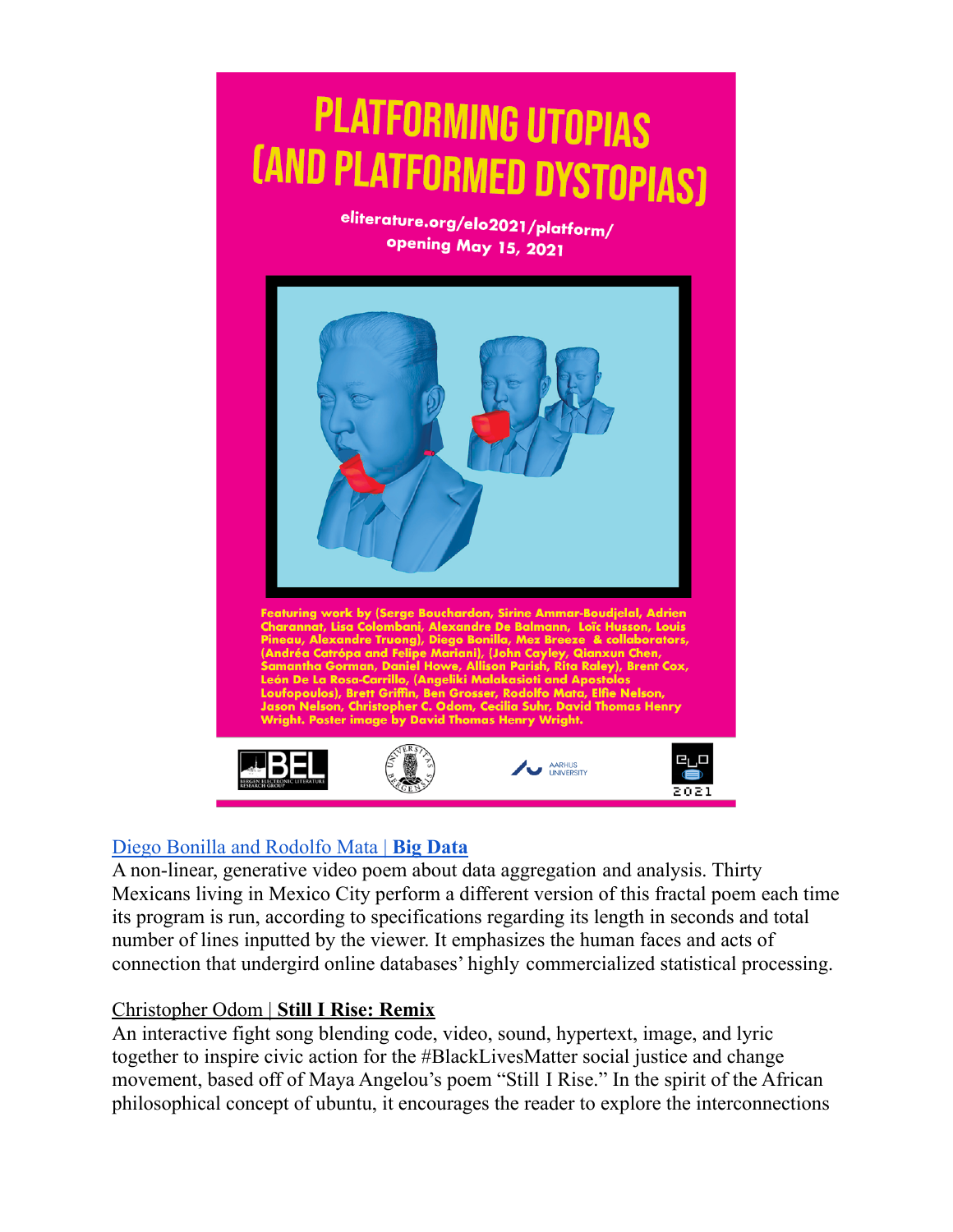between systemic racism, police brutality, political polarization, xenophobia, nationalism, and states' failures to respond adequately to the COVID-19 pandemic.

# Andréa Catrópa and Felipe Mariani | **Oneirografia**

An interactive, 3D environment that encourages users to remember, reimagine, and share their dreams and nightmares. Visitors to the site explore a surreal, atmospheric landscape partially dependent upon their inputs to the interface, which they can then photograph, manipulate, and remix. The piece asks to what extent unforeseen, irrational elements - such as those from our dreams -- can promote academic inquiry and artistic research.

#### John Cayley, Daniel Howe, Allison Parrish, Rita Raley, Qianxun Chen, Samantha Gorman | **LAOB The Language Art Observer**

Features pieces tied to live-codeable notebooks published with [Observable](https://observablehq.com/) on a rolling basis, each dealing with computationally innovative language art or the aesthetics of language art more generally. These notebooks encourage asynchronous collaboration between artist and audience, permitting real-time editing and commenting by multiple users. LAOB hosts the original piece and links to its live notebook.

# Cecilia Suhr | **Me, Myself and I in [Dystopia](https://www.ceciliasuhr.com/me-myself-and-i)**

Part of an interactive survival game and visual-musical performance called "Humanity: From Dystopia to Survival," this video explores how the pandemic has changed our conception of collectivity through Suhr's performance of what it means to be alone in a dystopian society. Multiple shots of the artist's photos, represented in outline, blur and morph depending on her microphone inputs -- sounds; air; words.

#### Brent Cox | **A Platform to Come: Translating [Bergsonism](https://www.youtube.com/watch?v=MsSE2_VmqfE) - Deleuze (TBD)**

A multimedia, intensive work of translation spanning a variety of platforms and mediums that captures the poetics latent in Gilles Deleuze's *Bergsonism*. The artist's annotations to the text are rendered as strange, quasi-living creatures endlessly performing the same, repetitive action, supplemented by a description of their movements. These will be collected in an online codex once the project is complete.

# Elfie Nelson | **Directional Pilgrim**

Part hypertext poem, part hellish roadtrip -- a Twine game in which the player-as-pilgrim visits and revisits points in an apocalyptic landscape inspired by the fires that ravage the state of California every year. Navigate via the cardinal directions, character interactions, and dictionary definitions; explore anxieties surrounding mental health and addiction; and find resolution not in the journey's endpoint, but in the significance of the journey itself.

#### Angeliki Malakasioti | **Ode to a Fallen Dialogue**

An ode to the struggles of human communication and the eroticism of digital experience. Using the poetics of weather phenomena, this interactive piece consists of approximately forty pages navigated by the reader via point-and-click triggers, some of which solicit the reader's written input. It meditates upon the hardship of misunderstanding; the rise and